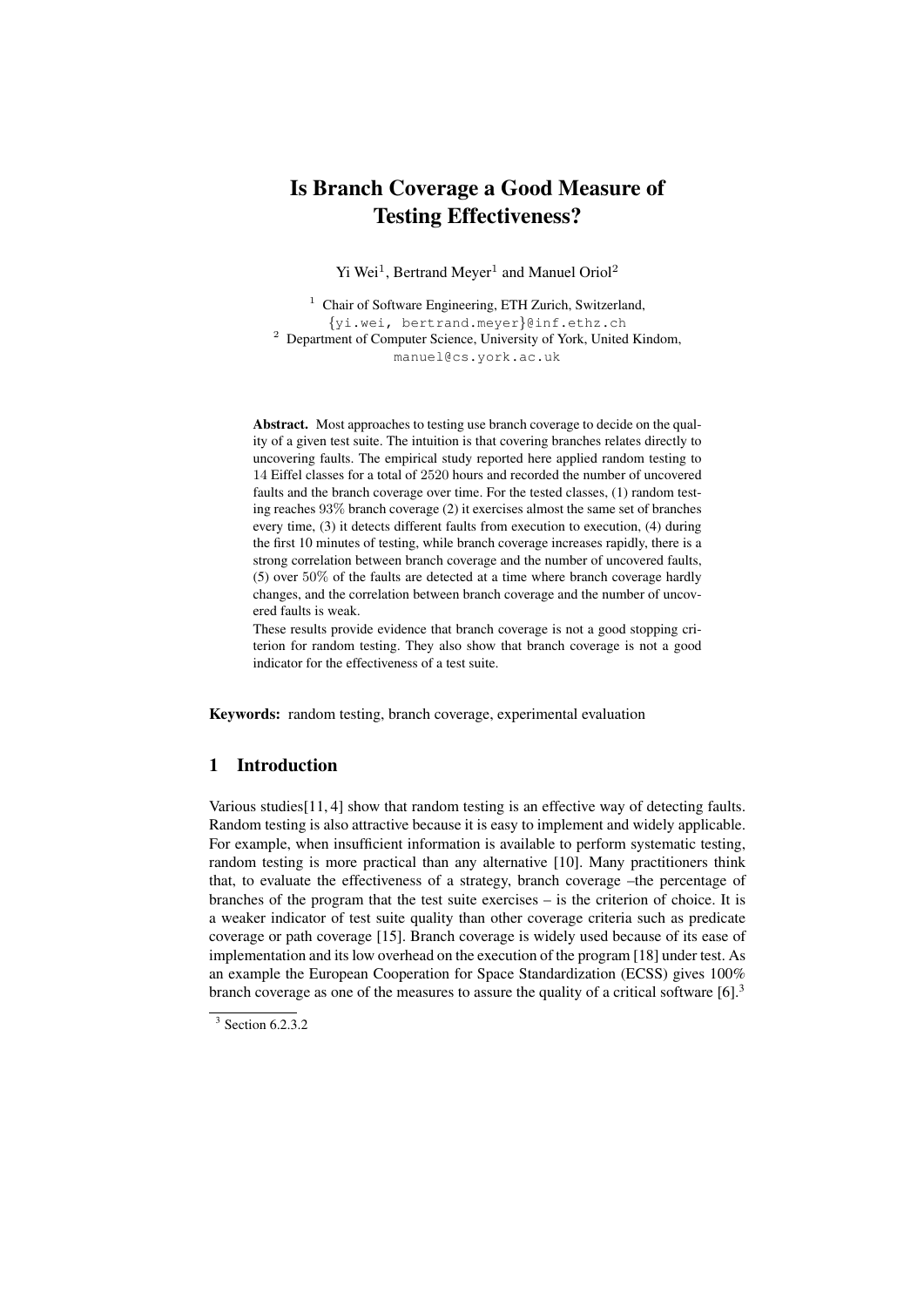Many practitioners and researchers dismiss random testing because it only achieves low branch coverage. We used AutoTest [4], an automatic, random-based testing tool for Eiffel, to gain insights on three questions: (1) the actual branch coverage achieved by testing Eiffel classes with AutoTest, (2) whether the achieved branch coverage correlates with the number of bugs found in the code, (3) whether branch coverage is a good stopping criterion for random testing. Despite the popularity of both random testing and branch coverage, there is little data available on the topic.

We tested 14 Eiffel classes using our fully automated random testing tool AutoTest for 2520 hours. AutoTest tested each class in 30 runs with each run 6 hour long. For each run, we recorded the exercised branches and faults detected over time. The main results are:

- Random testing reaches 93% branch coverage on average.
- Different test runs with different seeds for the pseudo-random number generator of the same class exercise almost the same branches, but detect different faults.
- At the beginning of the testing session, branch coverage and faults both increase dramatically and are strongly correlated.
- $-90\%$  of all the exercised branches are exercised in the first 10 minutes. After 10 minutes, the branch coverage level increases slowly. After 30 minutes, branch coverage further increases by only 4%.
- Over 50% of faults are detected after 30 minutes.
- There is a weak correlation between number of faults found and coverage over the 2520 hours of testing.

The main implication of these results is that branch coverage is an inadequate stopping criterion for random testing. As AutoTest conveniently builds test suites randomly as it tests the code, the branch coverage achieved at any point in time corresponds to the branch coverage of the test suite built since the beginning of the testing session. Because there is a strong correlation between faults uncovered and branch coverage when coverage increases, higher branch coverage implies uncovering more faults. However, half of the faults can be further discovered with hardly any increase in coverage. This confirms that branch coverage by itself is not in general a good indicator of the quality of a test suite.

A package is available online<sup>4</sup> containing the source code of the AutoTest tool and instructions to reproduce the experiment.

Section 2 describes the design of our experiment. Section 3 presents our results. We discuss the results in Section 4 and the threats to validity in Section 5. We present related work in Section 6 and conclude in Section 7.

## 2 Experiment Design

The experiment on which we base our results consists in running automated random testing sessions of Eiffel classes. We first describe contract-based unit testing for objectoriented (O–O) programs, then introduce AutoTest, and present the classes under test, the testing time and the computing infrastructure.

<sup>4</sup> http://se.inf.ethz.ch/people/wei/download/branch\_coverage.zip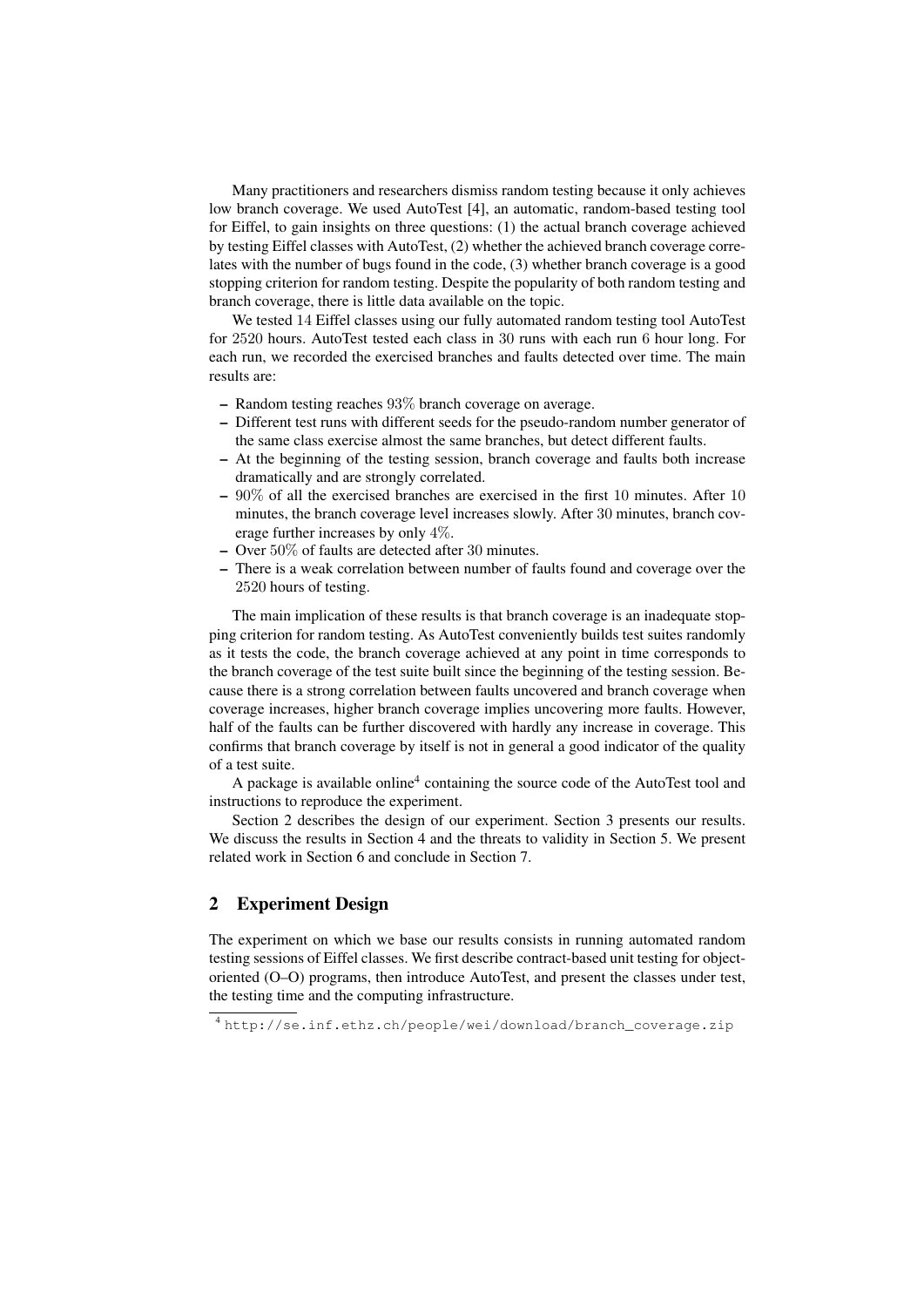#### 2.1 Contract-Based Unit Testing for O–O Programs

In O–O programs, a unit test can be assimilated to a routine (method) call on an instance using previously created instances as arguments. Test engineers write unit tests and check that the result of calls are equal to pre-calculated values. In a Hoare-triple style this means that a unit test can be modelled as  $(v, o, o_1, \dots$  are variables,  $init_o, init_o_1 \dots$ expressions that return instances,  $m$  the routine called, and  $v_0$  a value):

$$
\{\}o := init_o; o_1 := init_{o_1}; ...; v := o.m(o_1, ..., o_n)\{v = v_0\}
$$

In a contract-enabled environment, routines are equipped with contracts from the start:

$$
\{Pre\}o.m(o_1,...,o_n)\{Post\}
$$

Unit tests can rely on contracts to check the validity of the call. It then consists only of writing the code to initialize instances that would satisfy the precondition of the routine:

$$
\{\}o := init_o; o_1 := init_{o_1}; ... \{Pre\}
$$

In this article we use contract-based automated random testing. In such an approach the testing infrastructure automatically takes care of this last part. In practice, it generates the sequence of instructions at random and proceeds with the call.

When making a call, if the generated instances do not satisfy the precondition of the routine, the result of the call is ignored and not counted as a test. After the precondition is checked, any contract violation or any exception triggered in the actual call then corresponds to a failure in the program.

As the random testing tool is not able to avoid executing similar test cases, it might uncover the same failure multiple times. Thus, it maps failures to faults by defining a fault as a unique triple:

*< m, line number of the f ailure, type of exception >*

When tests are executed, branch coverage is calculated in a straightforward manner as:

$$
Branch \,Coverage = \frac{Number \: of \: exercised \: branches}{Number \: of \: branches}
$$

#### 2.2 The AutoTest Tool

This section presents a general view of how AutoTest works. More detailed explanations on AutoTest are available in previous publications [4].

AutoTest is a tool implementing a random testing strategy for Eiffel and is integrated to EiffelStudio 6.3 [2]. Given a set of classes and a time frame, AutoTest tries to test all their public routines in the time frame.

To generate test cases for routines in specified classes, AutoTest repeatedly performs the following three steps: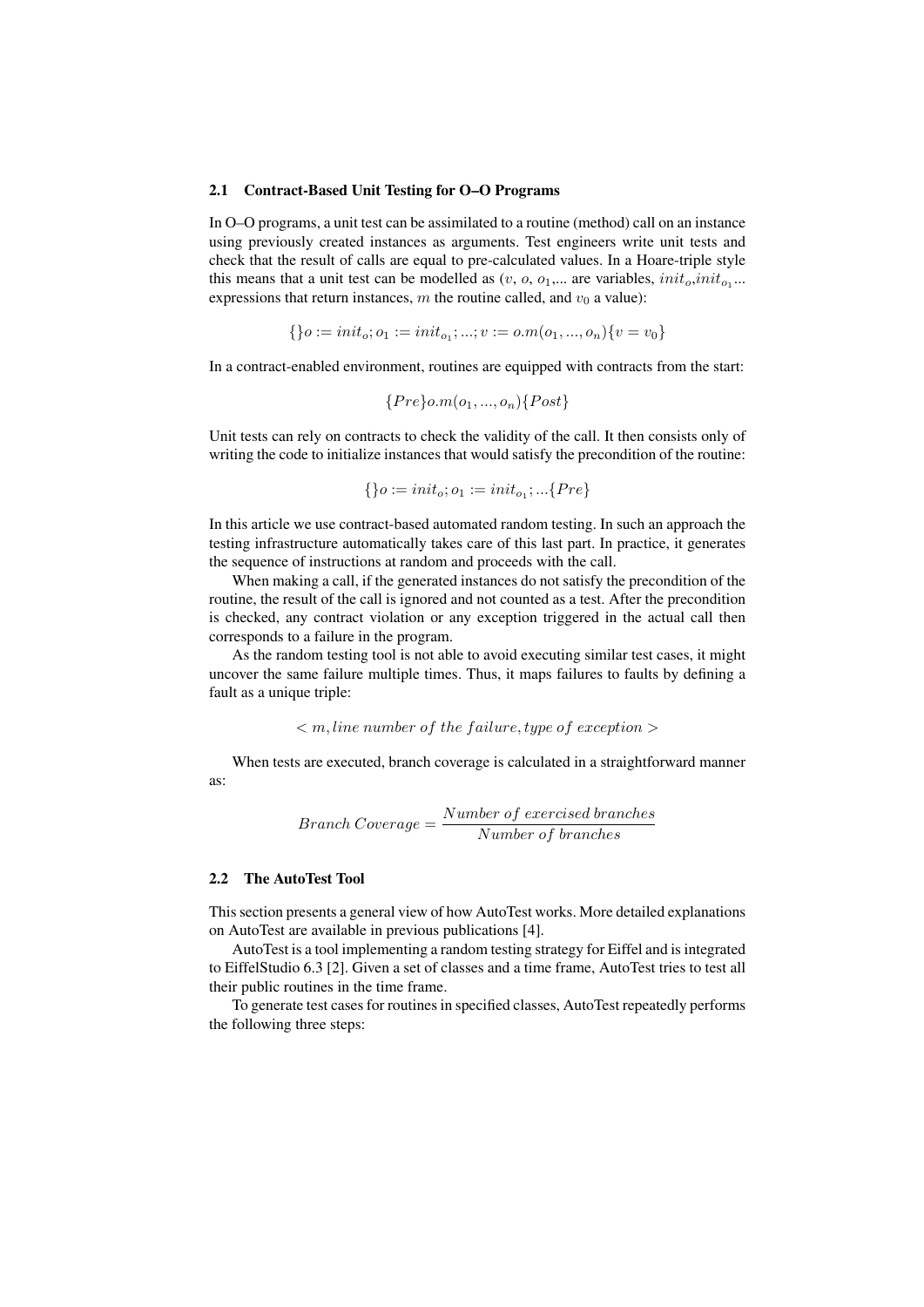Select routine. AutoTest maintains the number of times that each routine has been tested, then it randomly selects one of the least tested routines as the next routine under test, thus trying to test routines in a fair way.

Prepare objects. To prepare objects needed for calling the selected routine, AutoTest distinguishes two cases: basic types and reference types.

For each basic type such as INTEGER, DOUBLE and BOOLEAN, AutoTest maintains a predefined value set. For example, for INTEGER, the predefined value set is 0*,* +  $/$  − 1*,* +  $/$  − 2*,* +  $/$  − 10*,* +  $/$  − 100*, maximum* and *minimum integers*. It then chooses at random either to pick a predefined value or to generate it at random.

AutoTest also maintains an object pool with instances created for all types. When selecting a value of a reference type, it either tries to create a new instance of a conforming type by calling a constructor at random or it retrieves a conforming value from the object pool. This allows AutoTest to use old objects that may have had many routines called on them, resulting in states that would otherwise be unreachable.

Invoke routine under test. Eventually, the routine under test is called with the selected target object and arguments. The result of the execution, possible exceptions and its branch coverage information is recorded for later use.

## 2.3 Experiment Setup

Class selection. We chose the classes under test from the library EiffelBase [1] version 5.6. EiffelBase is production code that provides basic data structures and IO functionalities. It is used in almost every Eiffel program. The quality of its contracts should therefore be better than average Eiffel libraries. This is an important point because we assume the contracts to be correct. In order to increase the representativeness of the test subjects, we tried to pick classes with various code structure and intended semantics. Table 1 shows the main metrics for the chosen classes. Note that the branches shown in Table 1 is the number of testable branches, obtained by subtracting dead branches from the total number of branches in the corresponding class.

| Class                         | LOC-  |      | Routines Contract assertions Faults Branches Branch Coverage |     |      |     |
|-------------------------------|-------|------|--------------------------------------------------------------|-----|------|-----|
| <b>ACTIVE LIST</b>            | 2433  | 157  | 261                                                          | 16  | 222  | 92% |
| <b>ARRAY</b>                  | 1263  | 92   | 131                                                          | 23  | 118  | 98% |
| <b>ARRAYED_LIST</b>           | 2251  | 148  | 255                                                          | 22  | 219  | 94% |
| <b>ARRAYED SET</b>            | 2603  | 161  | 297                                                          | 20  | 189  | 96% |
| <b>ARRAYED STACK</b>          | 2362  | 152  | 264                                                          | 10  | 113  | 96% |
| <b>BINARY_SEARCH_TREE</b>     | 2019  | 137  | 143                                                          | 42  | 296  | 83% |
| BINARY_SEARCH_TREE_SET        | 1367  | 89   | 119                                                          | 10  | 123  | 92% |
| <b>BINARY_TREE</b>            | 1546  | 114  | 127                                                          | 47  | 240  | 85% |
| <b>FIXED LIST</b>             | 1924  | 133  | 204                                                          | 23  | 146  | 90% |
| <b>HASH_TABLE</b>             | 1824  | 137  | 177                                                          | 22  | 177  | 95% |
| HEAP_PRIORITY_OUEUE           | 1536  | 103  | 146                                                          | 10  | 133  | 96% |
| LINKED_CIRCULAR               | 1928  | 136  | 184                                                          | 37  | 190  | 92% |
| <b>LINKED LIST</b>            | 1953  | 115  | 180                                                          | 12  | 238  | 92% |
| PART_SORTED_TWO_WAY_LIST 2293 |       | 129  | 205                                                          | 34  | 248  | 94% |
| Average                       | 1950  | 129  | 192                                                          | 23  | 189  | 93% |
| <b>Total</b>                  | 27302 | 1803 | 2693                                                         | 328 | 2652 | 93% |

Table 1. Metrics for tested classes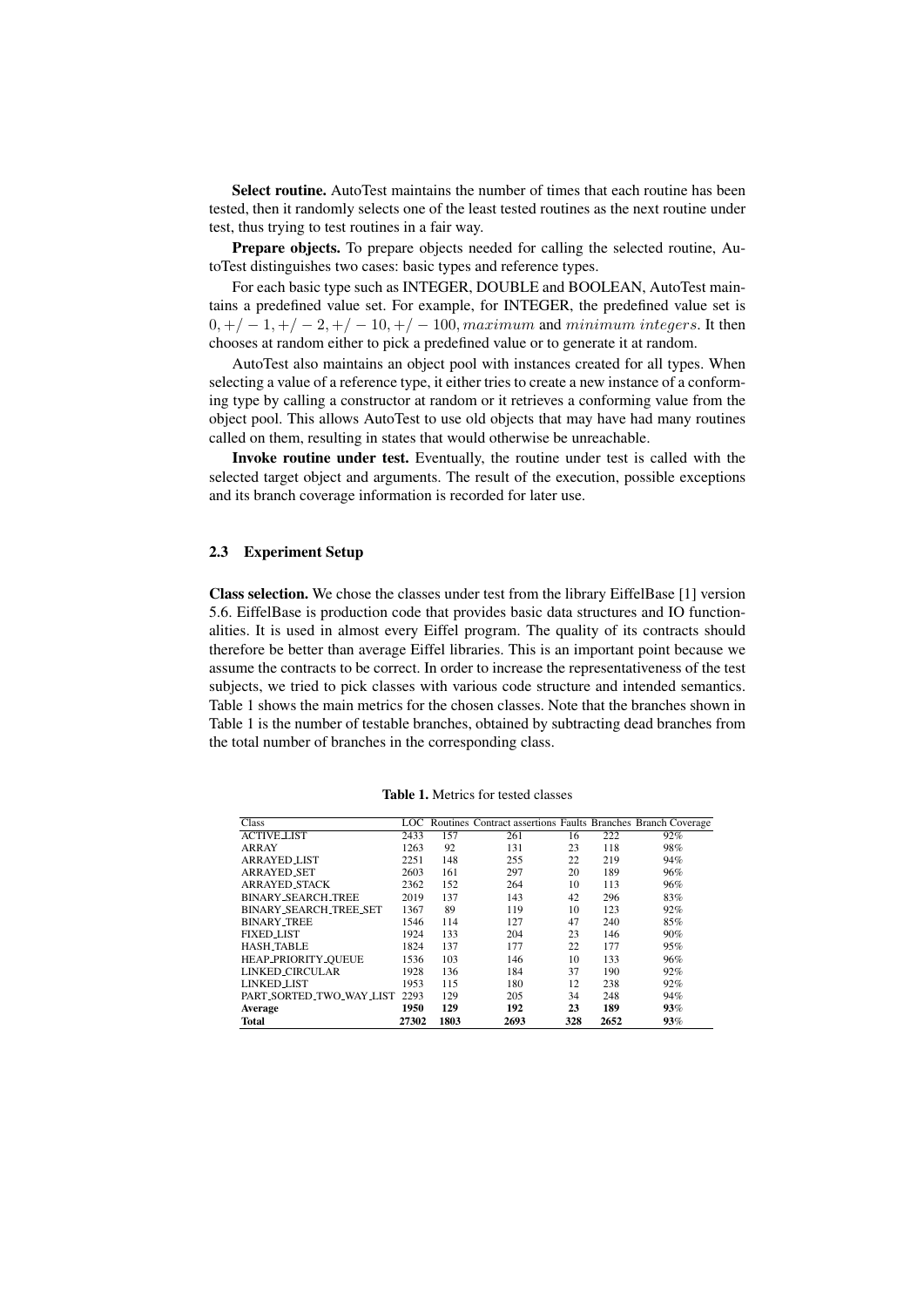Test runs. We tested each class in 30 runs with different seeds with each run 6 hour long. This supposedly made the test runs long enough so that branch coverage level reaches a plateau. But we found out that even after 16 hours, random testing is still capable of exercising some new branches with a very low probability. We chose 6 hour runs because the branch coverage level already increases very slowly after that, and because 6 hours corresponds to an overnight testing session.

Computing infrastructure. We conducted the experiment on 9 PCs with Pentium 4 at 3.2GHz, 1GB of RAM, running Linux Red Hat Enterprise 4. The version of AutoTest used in the experiment is modified to include instrumentation for monitoring the branch coverage. AutoTest was the only CPU intensive program running during testing.

# 3 Results

This section presents results that answer five main questions:

- 1. Is the level of the branch coverage achieved by random testing predictable?
- 2. Is the branch coverage exercised by random testing similar from one test run to another?
- 3. Is the number of faults discovered by random testing predictable?
- 4. Are the faults uncovered by different test runs similar?
- 5. Is there a correlation between the level of coverage and the number of faults uncovered?

#### 3.1 Predictability of coverage level

Because AutoTest might not be able to test all branches of a class due to its random nature, it is unlikely that testing sessions achieve total coverage, or even just constant results over all tested classes. As an example, it might be extremely difficult to satisfy a complex precondition guarding a routine with such a random approach. Another example is that the visibility of a routine might not let AutoTest test it freely.

This intuition is confirmed by the results presented in Figure 1 which shows the median of the branch coverage level for each class over time. The branch coverage level ranges from 0 to 1. As a first result, we can see that the branch coverage of some classes reaches a plateau at less than 0*.*85 while most of them have a plateau at or above 0*.*9. The thick curve in Figure 1 is the median of medians of the branch coverage level of all the classes. Over all 14 classes, the branch coverage level achieved after 6 hours of testing ranges from 0*.*82 to 0*.*98. On average, the branch coverage level is 0*.*93, with a standard deviation of 0*.*04, corresponding to 4*.*67% of the median.

While the maximum coverage is variable from one class to another, the actual evolution of branch coverage compared to the maximum coverage achieved through random testing is similar: 93% of all exercised branches are exercised in the first 10 minutes, 96% in 30 minutes, and 97% in the first hour. Section 4 contains an analysis of branches not exercised.

In short, the branch coverage level achieved by random testing depends on the structure of the class under test and increases very fast in the first 10 minutes of testing and then very slowly afterwards.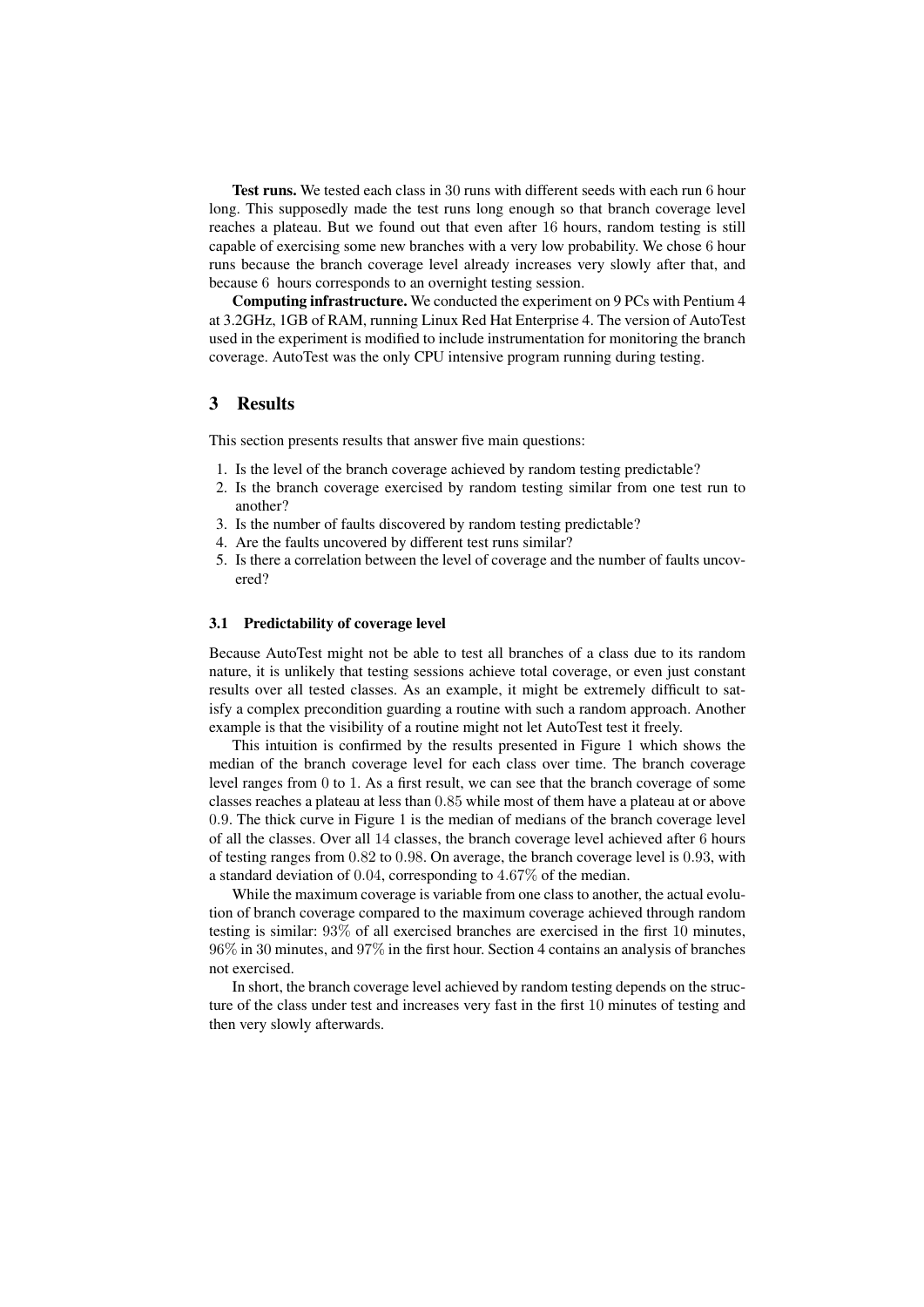

Fig. 1. Medians of the branch coverage level for each class over time and their median

#### 3.2 Similarity of coverage

Another important question is whether different test runs for the same class exercise different branches. Since we are more interested in branches difficult to exercise, the more specific question is: Do different test runs for the same class leave the same set of branches not visited? To answer this question, we need to measure the difference between the sets of branches not visited in two test runs for the same class. We use an array per testing run, containing a flag for each branch indicating whether it was visited.

To measure the difference between two sets of non-visited branches, it is appropriate to use the Hamming distance [12]: the number of positions, in two strings of equal lengths, where symbols differ. For example, the Hamming distance between 1011101 and 1001001 is 2 since the values differ at two positions, 3 and 5.

For the purposes of this study, a branch is said to be "difficult to exercise" if and only if it has not been exercised at least once through the 30 runs for that class.

The *difficult branch coverage vector* of a test run for a class with *n* difficult branches is a vector of *n* elements, where the i-th element is a flag for the i-th difficult branch in that class, with one of the following value: 0, indicating that the corresponding branch has not been exercised in that test run, or 1, indicating that the corresponding branch has been exercised in that test run.

The *difficult branch coverage distance*  $D_{BC}$  between two vectors *u* and *v* of the a class with  $N_b$  difficult branches is the Hamming distance between them:

$$
D_{BC} = \sum_{i=1}^{N_b} u_i \oplus v_i
$$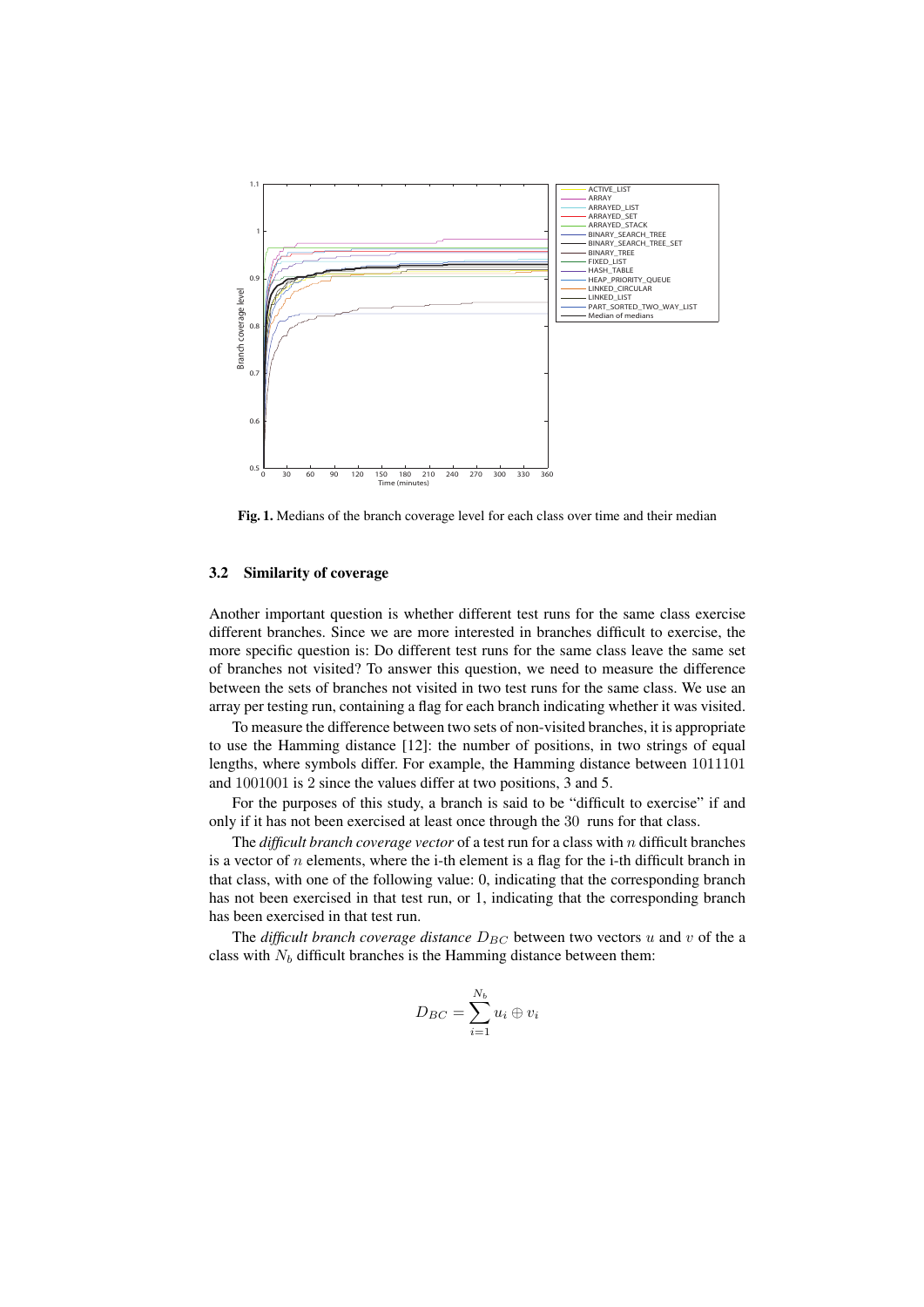where  $u_i$  and  $v_i$  are the values at the *i*-th position of *u* and *v* respectively, and  $\oplus$  is exclusive or.  $D_{BC}$  is in the range between 0 and  $N_b$ . The larger the distance, the more different branches are covered by these two runs.

The *difficult branch coverage similarity* is defined as:

$$
\frac{N_b - D_{BC}}{N_b}
$$

The intention of the similarity is that the smaller the branch coverage distance, the higher the similarity and the similarity should range between 0 and 1. The similarity among *k >* 2 vectors is calculated as the median of the similarity values between each two vectors: there are  $\frac{k(k-1)}{2}$  pairs of *k* vectors, for each pair, a similarity value is calculated, and the overall similarity is the median of those  $\frac{k(k-1)}{2}$  values.



Fig. 2. The branch coverage similarity for each class over time; their median

Figure 2 shows the difficult branch coverage similarity for each class over time. The thick curve is the median of the difficult branch coverage similarity over all classes. Figure 2 reveals that the similarity of difficult branch coverage is already 1 only after a few minutes of testing, Figure 3 shows the standard deviation of the branch coverage similarity for each class. It reveals that the standard deviation of difficult branch coverage similarity is almost 0.

The high median of similarity means that in general, the set of branches from a class that are difficult to exercise are very similar from test run to test run (for the same class), the small standard deviation means that this phenomenon was constantly observed through all the runs.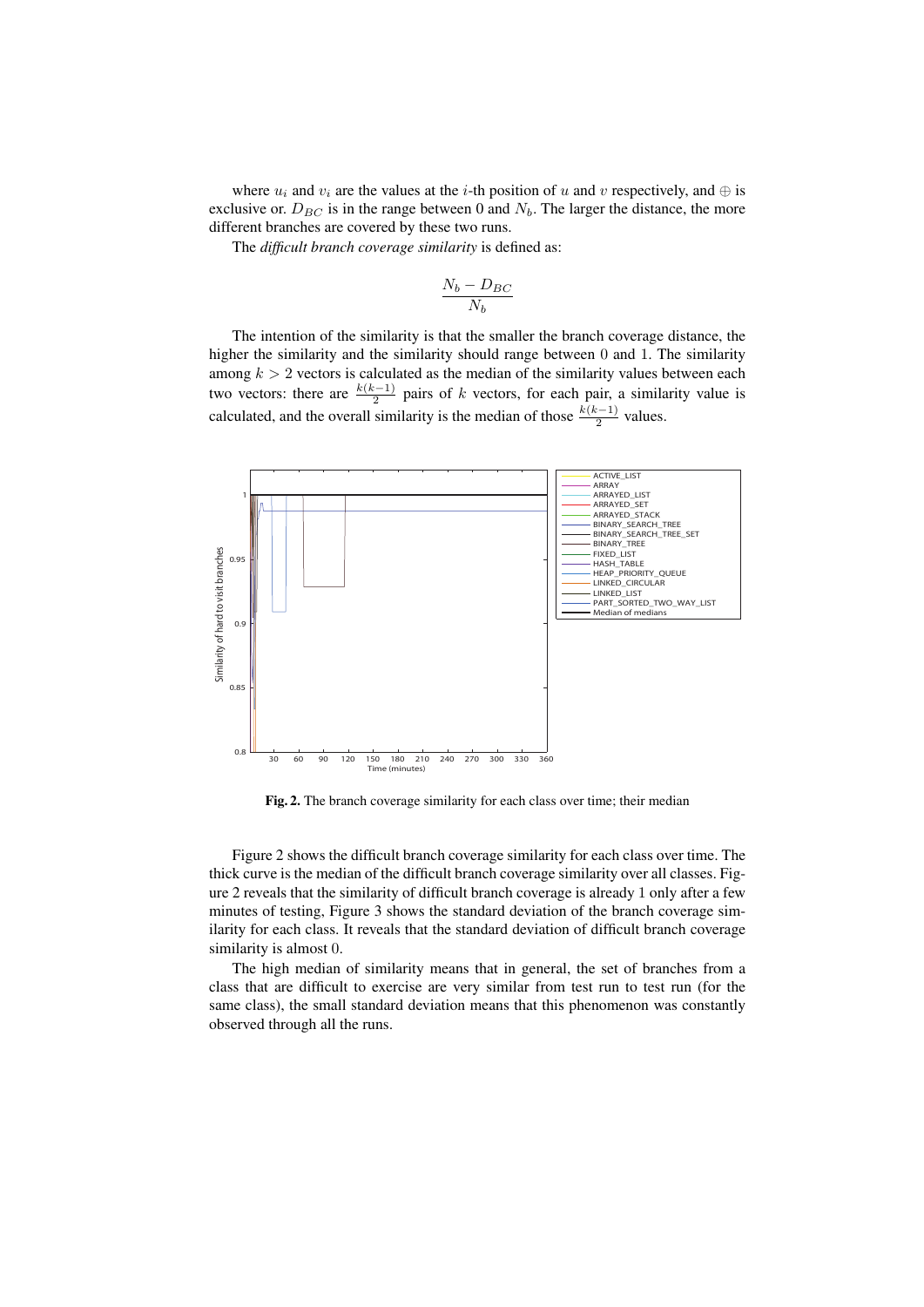

Fig. 3. Standard deviation of the branch coverage similarity for each class over time; their median

The consequence drawn from Figure 2 and Figure 3 is that if a branch is not exercised by a test run, it is unlikely that it will be exercised by other runs for the same class. In other words, applying random testing with different seeds to the same class does not improve branch coverage for that class. Branches not exercised in one run are not visited in subsequent runs.

### 3.3 Predictability of number of faults

The question of predictability of the number of faults found by random testing was already addressed in a previous study [5]. The new results confirm that study and extend it to longer testing sessions (6-hour sessions rather than 90-minute ones), they are also using the most recent version of AutoTest which benefits from significant performance improvements. The median of the number of faults detected for each class over time is plotted in Figure 4. Note that all the faults found are real faults in a widely used Eiffel library. This also shows that our testing tool is effective at finding faults. Figure 4 shows that 54% of the faults are detected in the first 10 minutes, 70% in 30 minutes, and 78% in 1 hour. About 22% of the faults are detected after 1 hour. This means that after 30 minutes of testing,  $70\%$  of the faults have been detected even though only  $4\%$  additional branches have been exercised.

Different classes contain different numbers of faults. To compare fault detection across different classes, we use the normalized number of faults, obtained by dividing the number of faults detected by each test run by the total number of faults found in all test runs for that particular class. The number of normalized faults for a particular test run represents the percentage of faults found in that test run against all faults that we know in the class. The medians of the number of the normalized faults detected over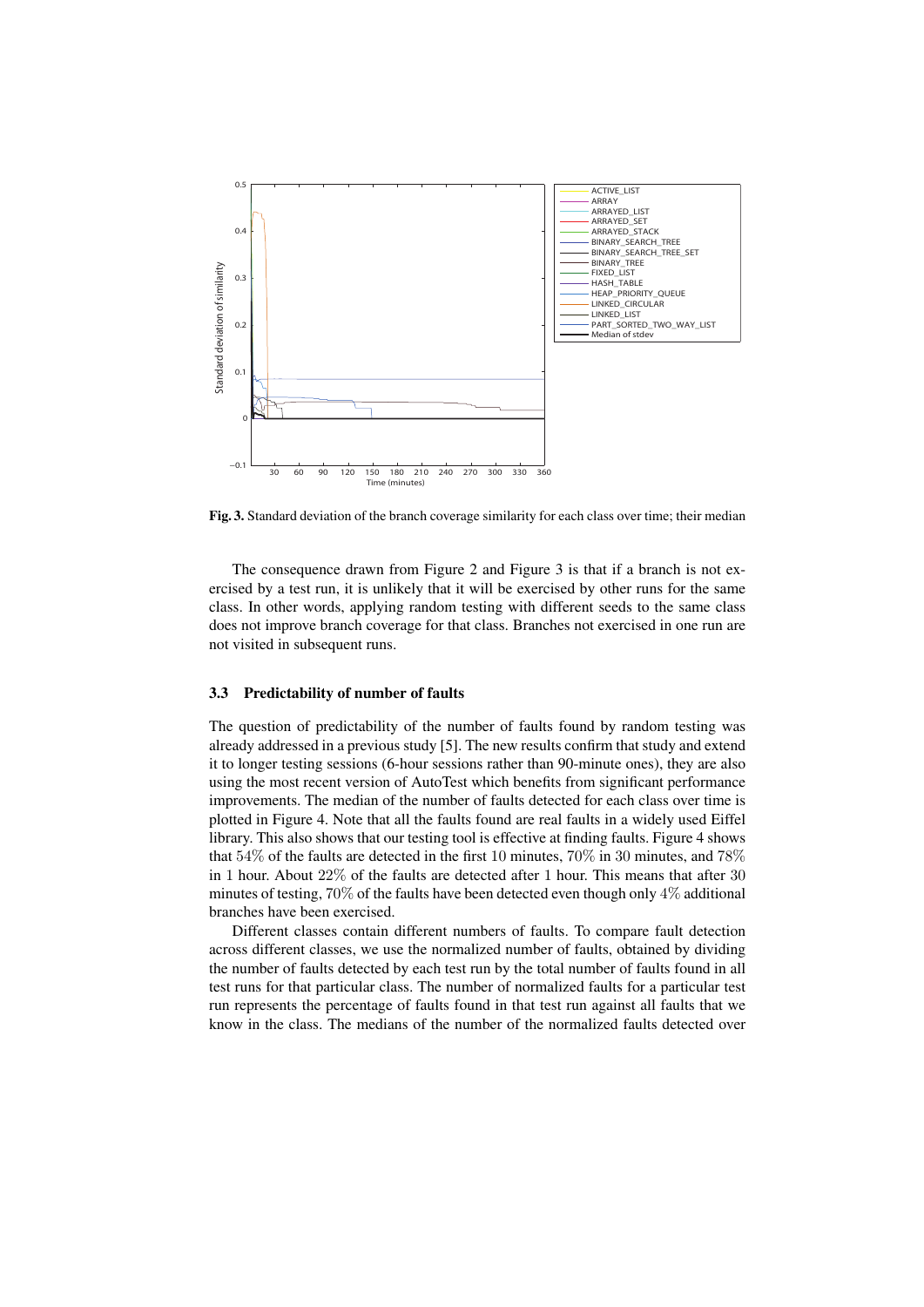

Fig. 4. Medians of the number of faults detected in each class over time

time for each class are shown in Figure 5. The thick curve is the median of the medians of the number of normalized faults detected over time for all classes.

For most of the classes, the median does not reach 1. This indicates different runs detect different faults (since median 1 would mean that every run finds the same faults).

## 3.4 Similarity of faults

As in the case of the branch coverage level, we are interested in the similarity of detected faults for the same class among test runs. The detected faults are similar when different test runs find the same faults. Definitions of distances, similarity and fault detection vector, similar to those of section 3.2, are appropriate.

The *fault detection vector* of a class in a particular test run is a vector of *n* elements, with *n* being the total number of faults detected for that class over all runs. Because we do not know the actual number of faults in a class, we can only use the total number of faults found by AutoTest. Each vector element is 1 if the corresponding fault has been detected and 0 otherwise.

Given two fault detection vectors *r* and *s* for the same class, in which the total number of found faults is  $N_f$ , the *fault detection distance*  $D_f$  between  $r$  and  $s$  is defined as

$$
D_f = \sum_{i=1}^{N_f} r_i \oplus s_i
$$

where  $r_i$  and  $s_i$  is the value at the *i*-th position of *r* and *s* respectively.  $D_f$  is in the range between 0.. *N<sup>f</sup>* .

The *fault detection similarity* between them is then defined as: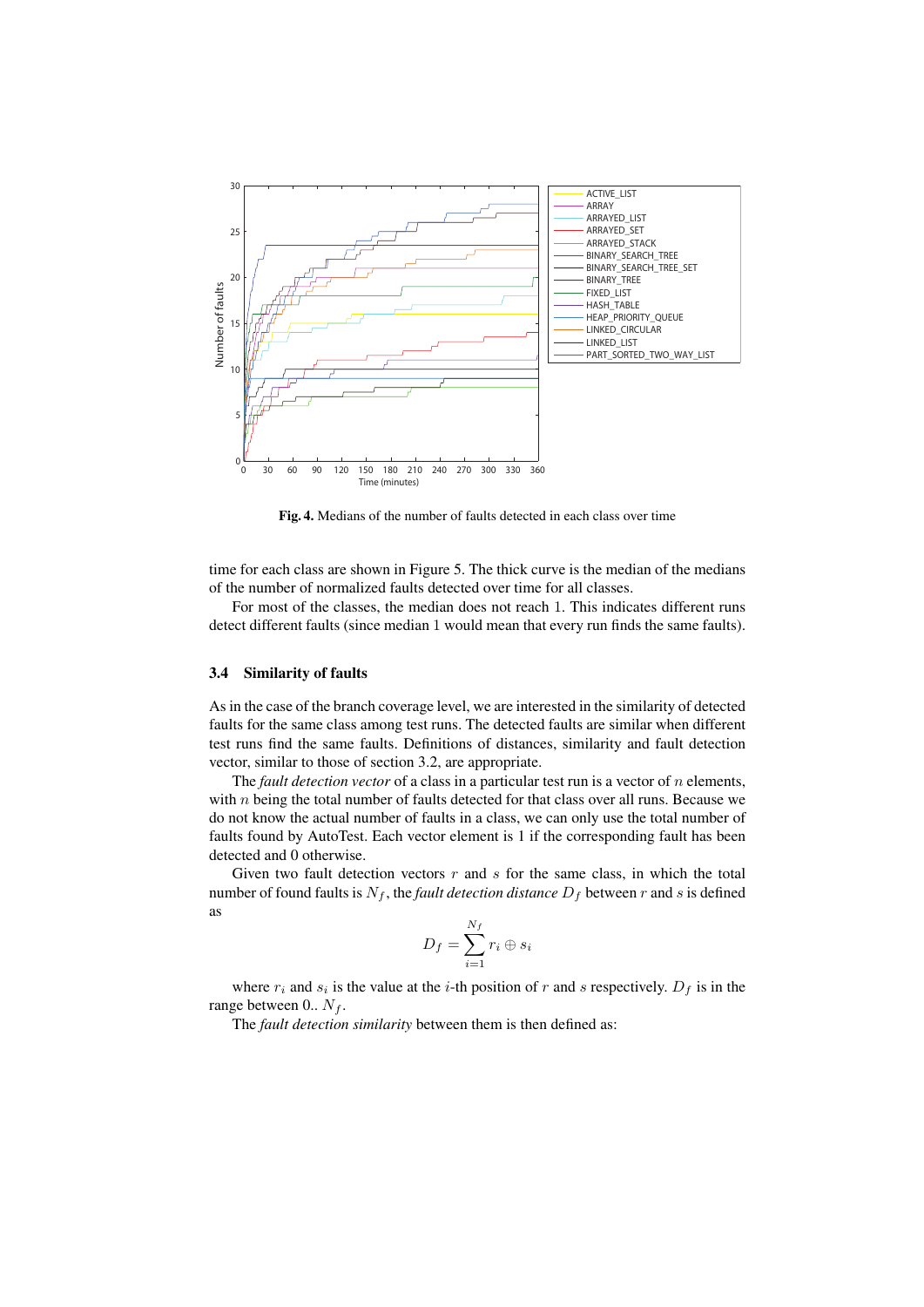

Fig. 5. Medians of the normalized number of faults detected for each class over time; their median

$$
\frac{N_f - D_f}{N_f}
$$

The fault detection similarity ranges from 0 to 1. The larger the similarity, the more faults are detected in both test runs or in neither. Fault detection similarity among more than two vectors is calculated similarly to branch coverage similarity.

Figure 6 shows the similarity of detected faults in different test runs for each class. The median of the fault detection similarity for all classes (the thick curve) ranges from 0*.*84 to 0*.*90. The figure indicates that most of the faults can be detected in every test run, but (because the median does not reach 1.0 ) in order to get as many faults as possible, multiple test runs for that class are necessary. Figure 7 shows the standard deviation of the fault detection similarity for each class. The median (the thick curve) ranges from 0*.*07 to 0*.*05, corresponding to 8% to 5% of the median for all classes.

This implies that most faults are discovered by most testing runs, but several runs produce better results. The choice of seed has a stronger impact on fault detection than on branch coverage.

### 3.5 Correlation between branch coverage and number of faults

Here we take a closer look at the correlation between branch coverage and the number of detected faults. Although higher coverage does uncover more faults overall, it is clearly not sufficient an indicator.

To study the correlation between branch coverage level and fault detection ability, Figure 8 superimposes the median of the branch coverage level and the median of the normalized number of faults for the tested classes. In the first few minutes of testing,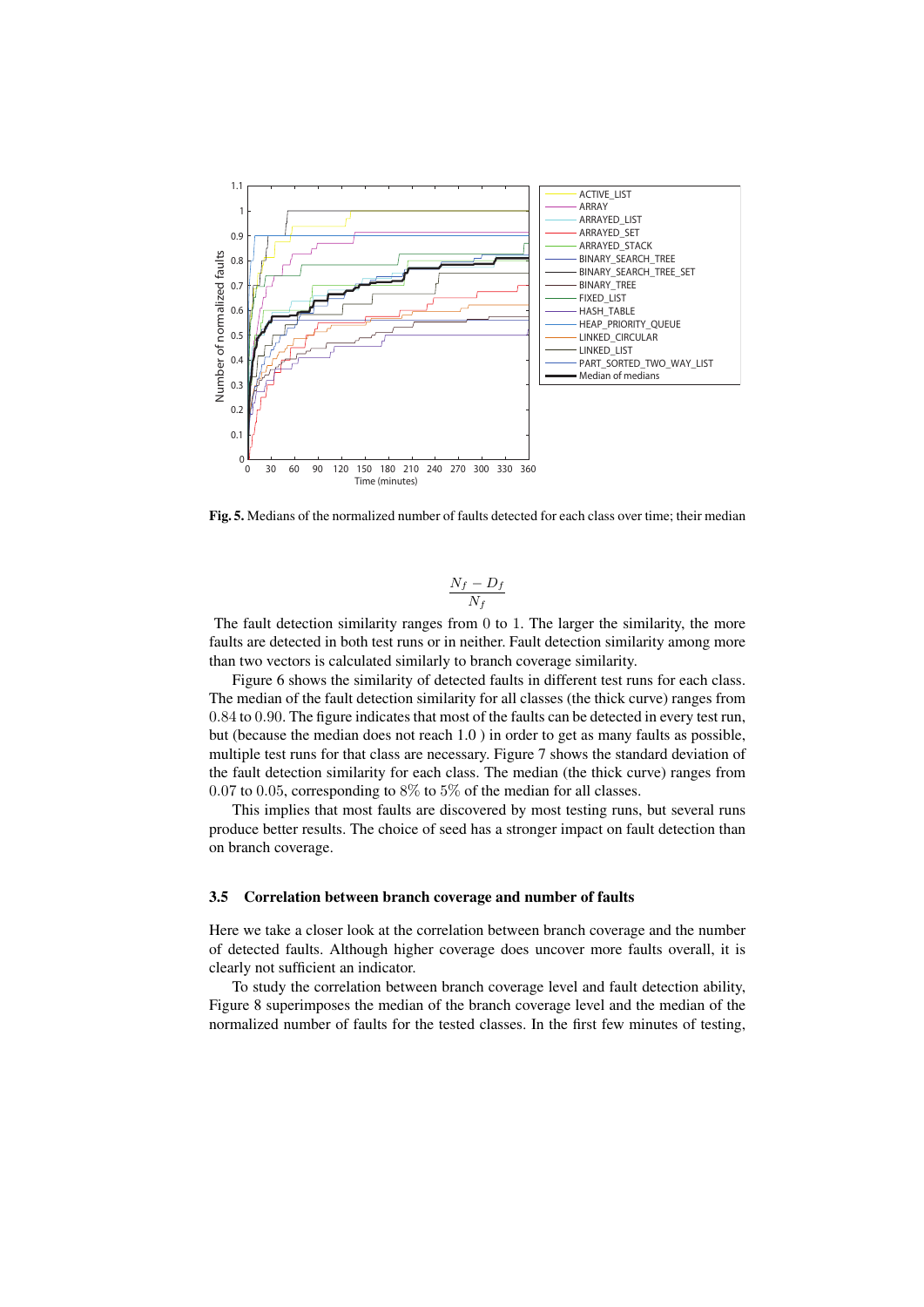

Fig. 6. Fault detection similarity for each class over time; their median

when the branch coverage level increases quickly, faults are also found quickly. After a while, the increase of branch coverage slows down. The speed of fault detection also decreases, although less dramatically. After 30 minutes, the branch coverage level only increases slightly, but many faults are detected in that period.

We also calculated the correlation between branch coverage and normalized number of faults. It varies much from class to class, 0*.*3 to 0*.*97 and there seems to be no common pattern among the tested classes as shown in Figure 9.

The implications of these results are twofold: (1) when coverage increases, faults discovered increase as well, (2) when coverage stagnates, faults are still found. Thus increasing the branch coverage clearly increases the number of faults found. It is however clearly not sufficient to have a high value of the branch coverage to assess the quality of a testing session.

The next section further elaborates on these findings as well as their limitations.

## 4 Discussion

The results of the previous section provide material for answering three questions:

- Is branch coverage a good stopping criterion for random testing?
- Is it a good measure of testing effectiveness?
- What are the unexercised branches?

## 4.1 Branch Coverage as Stopping Criterion for Random Testing

Since in general, random testing cannot achieve 100% branch coverage in finite time, total branch coverage is not a feasible stopping criterion. In practice, the percentage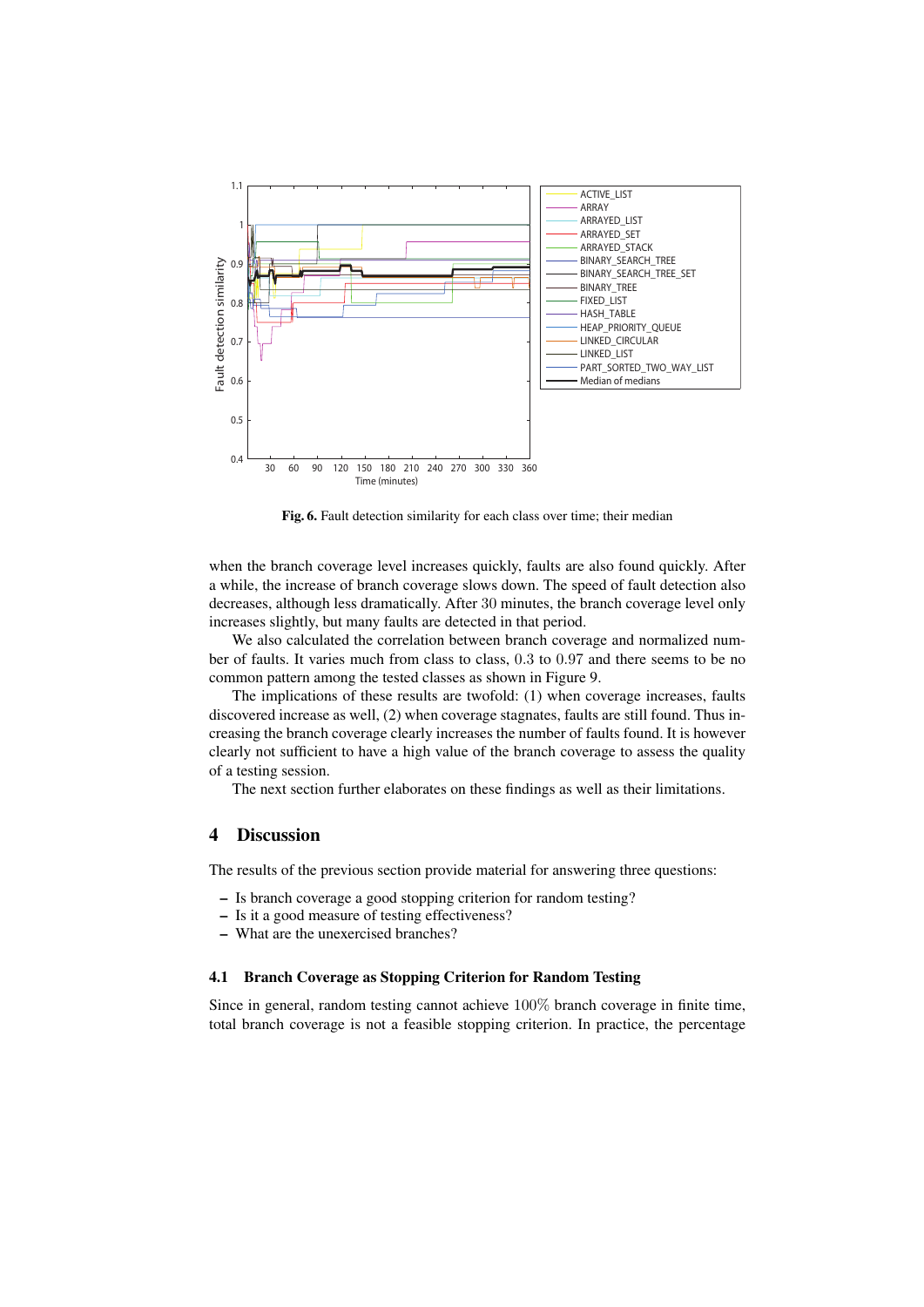

Fig. 7. Standard deviation of the fault detection similarity for each class over time; their median

of code coverage is often used as an adequacy criterion: the higher the percentage, the more adequate the testing [19]; and testing can be stopped if the generated test suite reached a certain level of adequacy. In our experiments, after 1 hour, the branch coverage level hardly increases, so it will be unpractical to extend the testing time until reaching full coverage. Instead, the only reasonable way to use branch coverage would be to evaluate the expectation of finding new faults. As shown in the previous section, the number of faults evolves closely with the coverage only in the first few minutes of testing. On testing sessions longer than 10 minutes, the correlation degrades. In fact, about 50% of the faults are found in a period where the branch coverage level hardly increases any more. This means that branch coverage is not a good predictor for the number of faults remaining to be found.

The correlation greatly varies from class to class. For some classes such as BI-NARY SEARCH TREE, the correlation coefficient is 0*.*98 and the correlation is almost linear, but for others such as ARRAYED STACK the correlation is weak (0*.*3), especially with longer testing sessions. This variation on the class under test reduces the precision if branch coverage is used as a stopping criterion.

Random testing also detects different faults in different test runs while it exercises almost the same branches. This confirms that multiple restarts drastically improves the number of faults found [5]: to find as many faults as possible, a class should be randomtested multiple times with different seeds, even if the same branches are exercised every time.

Our conclusion is that branch coverage alone cannot be used as a stopping criterion for random testing.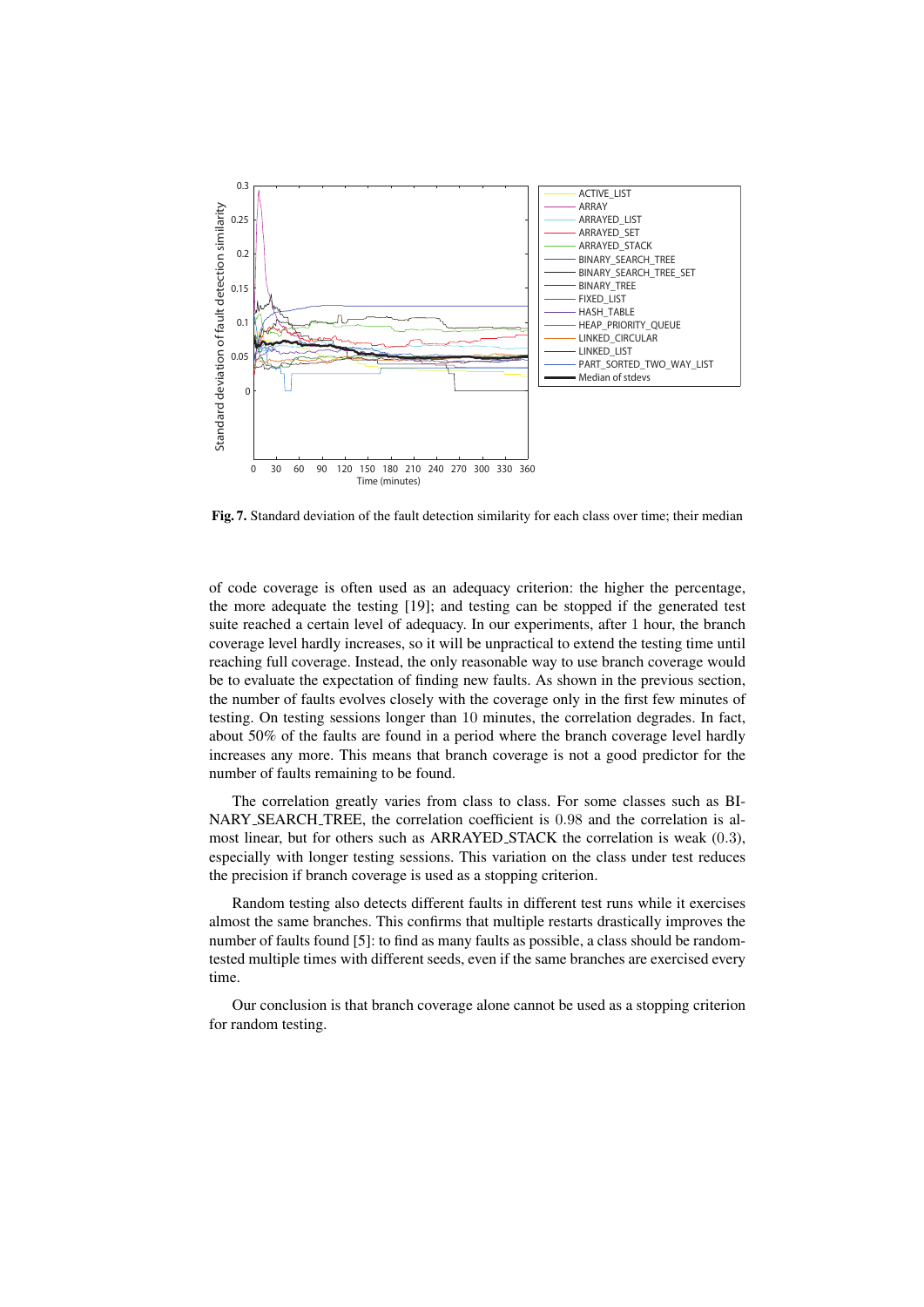#### 4.2 Branch Coverage as Measure of Testing Effectiveness

To assess branch coverage as a measure of testing effectiveness, one must understand that running random testing longer is the same as adding new test cases into a test suite. The reason is that testing for a longer time means that more routine calls are executed on the class under test. Each routine call is actually the last line of a test case that contains all previous calls participating to the state of data used in the call (see [14] for a detailed explanation of test case construction and simplification). To push the analogy further, testing a class in different runs is the same as providing different test suites for that class.

Our experiments test production code in which the existing number of faults is unknown. They do not seed faults in the code but merely tested the discrepancy between the contracts and the code. As a result, it is not possible to use the ratio of detected faults against the total number of faults to measure the effectiveness of testing. Instead, we assess testing effectiveness through two parameters: the number of faults detected and the speed at which those faults are detected.

Two results show that different faults can be detected at the same level of branch coverage: (1) in a test run, new faults were detected in a period where branch coverage hardly changes; (2) in different test runs for the same class, different faults were detected while almost the same branches were exercised. In other words, different test suites satisfying the same branch coverage criterion may detect different faults.

These two observations indicate that test adequacy in terms of branch coverage level is highly predictable, not only in how many branches are covered, but also in what the covered branches are. Applying random testing to a class always yields the same level of branch coverage adequacy. Also, for all the tested classes, the branch coverage adequacy level stabilizes after some time (1 hour in our case).

Although we do not know how many faults remain in tested classes, it was astonishing to discover that over 50% of found faults only appear in the period when branch coverage stagnates.

These results provide evidence of the lack of reliability [8] of branch coverage criterion achieved by random testing. Reliability requires that a test criterion always produce consistent results. In the experiments reported here, this goal requires that two test runs achieving the same branch coverage of a class should deliver similar numbers of faults. But the results show that the number of faults found in different test runs will differ from each other by at least 50%.

What about the speed of fault detection? In the first few minutes of random testing, branch coverage increases quickly, and the number of faults increases accordingly, with a strong correlation. This means that branch coverage is good in measuring testing effectiveness in the first few minutes. But after a while, the branch coverage level hardly increases, the fault detection speed also slows down but less dramatically than the branch coverage level. In fact, many faults are detected in the period where the branch coverage hardly changes. This means in the later period, branch coverage is not a good measure for testing effectiveness.

In general, to detect as many faults as possible, branch coverage is necessary but not sufficient.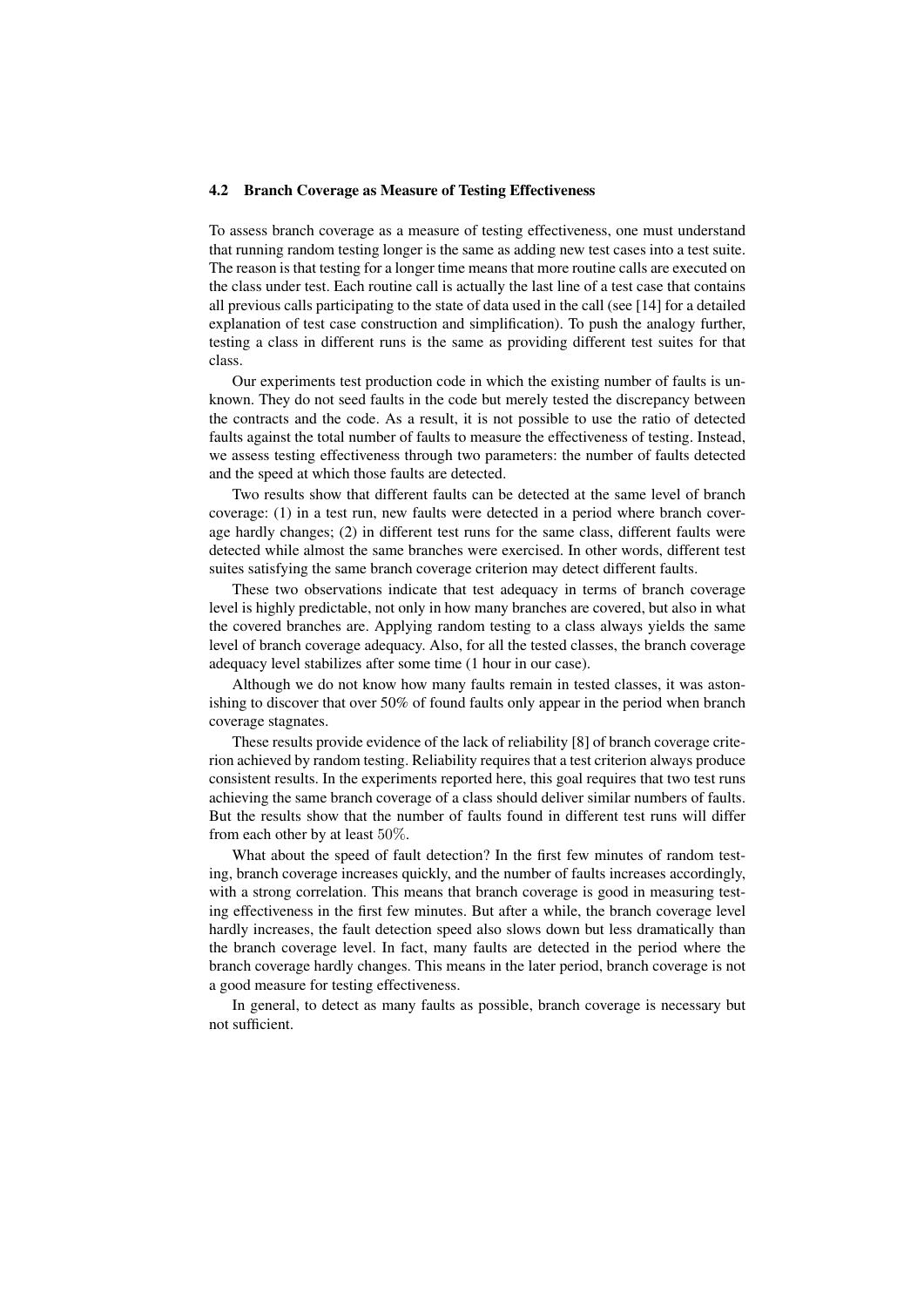#### 4.3 Branches not exercised

We analyzed the 179 branches in all 14 classes that were not exercised in our experiments. Among these branches, there are 116 distinct branches, and 63 duplicated branches because they appear in inherited routines. Table 2 shows the reasons why certain branches were not exercised and the percentage of branches not exercised that fall into that each reason. In Table 2 the categories are as follows:

| Reason                          | % of branches |
|---------------------------------|---------------|
| Branch condition not satisfied  | 45.6%         |
| Linear constraint not satisfied | 12.9%         |
| Call site not exercised         | 13.7%         |
| Unsatisfiable branches          | 13.7%         |
| Crash before branch             | 8.6%          |
| Implementation limitation       | 2.5%          |
| Concurrent context needed       | 1.7%          |

Table 2. Branches not exercised

Branch condition not satisfied: branch not exercised because its branch condition is not met. This is the most common case.

Linear constraint not satisfied: in the branch condition there is a linear constraint, and they were not satisfied by the random strategy. This is actually a special case of branch condition, but important on its own because a random strategy usually has great difficulty satisfying these constraints.

Call site not exercised: no calls of a routine containing the branch were executed.

Unsatisfiable branch: the branch depends on conditions that can never be satisfied. Fault before branch: there was always a fault found before exercised.

Implementation limitation: branch not exercised because of a limitation of AutoTest.

Concurrent context needed: the branch is only exercisable when tested in a concurrent context. But our experiments were conducted in a sequential setting.

Table 2 shows that 58*.*5% of the branches not exercised fall into the first two reasons (*Branch condition not satisfied, linear constraint not satisfied*).

A follow-up question would be how to satisfy these branch conditions. A common solution to satisfy branch conditions is to use symbolic execution to collect path conditions and propagate them up to the routine entry. Symbolic executors however induce a large overhead in the general case.

We analyzed branches falling into the first two categories to see how often a symbolic executor would help: in 32*.*3% of cases, we need a symbolic executor to propagate path conditions, for the remaining 67*.*7%, it is only needed to concatenate all dominating path conditions and select inputs at the routine entry – a linear constraint solver is needed when there is linear constraint in the concatenated path condition. Even if in some cases it is not possible to solve the constraints, it seems useful to investigate further this lead.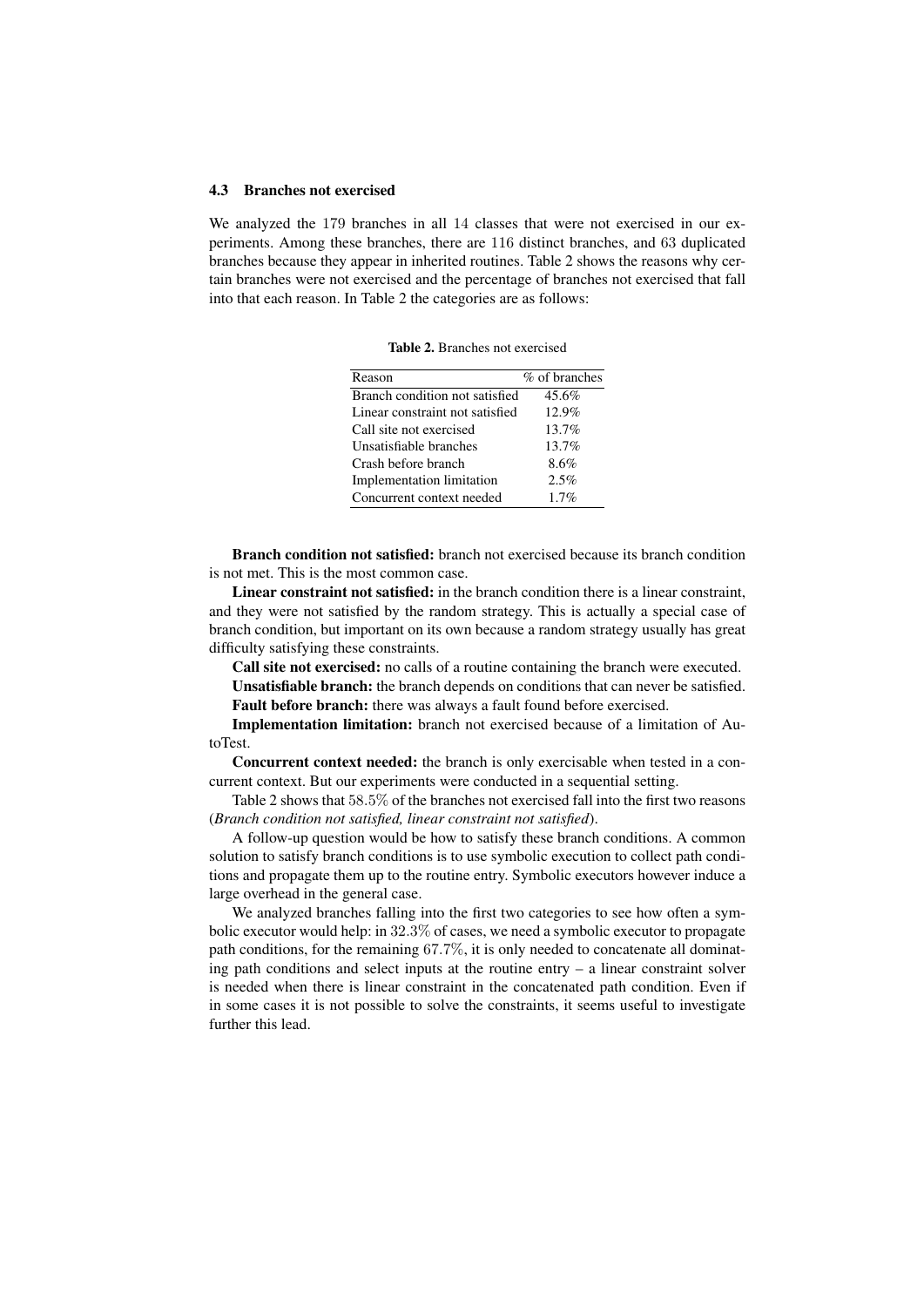For *Faults before branch*, the faults should either be fixed first or avoided while testing. For the *Implementation limitation* and *Concurrent context needed* categories, we need to further improve AutoTest.

## 5 Threats to Validity

Four observations may raise questions about the result.

Representativeness of chosen classes. Despite being chosen from the widely used Eiffel library EiffelBase and varying in terms of various code metrics and intended semantics, the chosen classes may not be fully representative of general O–O programs.

Representativeness of AutoTest's variant of random testing. We tried to keep the algorithm of AutoTest as general as possible, but other implementations of random testing may produce different results.

Branch coverage below 100%. We do not know whether the correlation between branch coverage and number of faults still holds when all branches are exercised. We consider this very likely, since if we considered the application trimmed of all the branches that were not visited, we would then achieve 100% branch coverage in most cases.

Size of test suite. A recent formal analysis [3] of random testing showed that the number of tests made has a great influence on the results found with random testing. It might be possible that while our study relies on many more tests than previous ones, we did not execute enough tests. We consider this unlikely because of the high similarity of the faults found in the present experiments.

## 6 Related Work

Intuitively, random testing cannot compete in terms of effectiveness with systematic testing because it is less likely that randomly selected inputs will be interesting enough to reveal faults in the program under test. Some studies [17, 16] have shown that random testing is as effective as some systematic methods such as partition testing. Our results also showed that random testing is effective: in the experiment, random testing detected 328 faults in 14 classes in EiffelBase library while in the past 3 years, only 28 faults were reported by users.

Ciupa et al. [5] investigated the predictability of random testing and showed that in terms of the number of faults detected over time, random testing is predictable. Figure 5 and Figure 6 confirm those results.

Many studies compare branch coverage for assessing the effectiveness of test strategies. With other criteria in. Frankl et al. [7] compared the branch coverage criterion with the all-uses criterion and concluded that for their programs, all-uses adequate test sets performs better than branch adequate test sets, and branch adequate test sets do not perform significantly better than null-adequate test sets, which are test sets containing randomly selected test cases without any adequacy requirement. The present study focuses more on the branch coverage level achieved by random testing in a certain amount of time and the number of faults found in that period.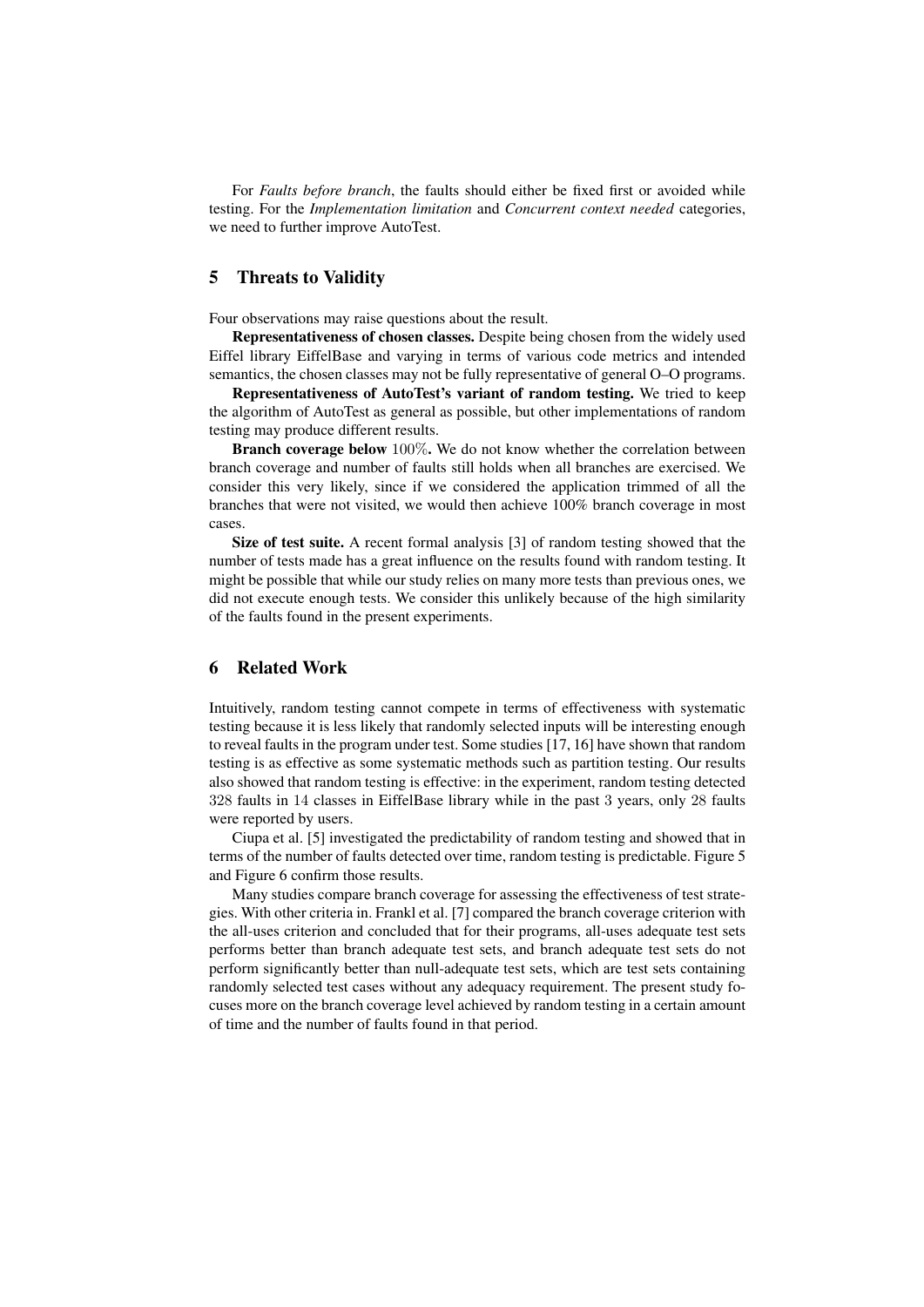Hutchins et al. [13] also compared the effectiveness of the branch coverage criterion and the all-uses criterion. They found that for both criteria, test sets achieving coverage levels over 90% showed significantly better fault detection than randomly selected test sets of the same size. This means that a lot of faults could be detected when the coverage level approaches 100%. They also concluded that in terms of effectiveness, there is no winner between branch coverage and all-uses criterion. Our results on the correlation between the branch coverage level and the number of detected faults also shows a similar pattern: many faults are detected at higher coverage levels, in our experiment, however, the branch coverage level did not reach  $100\%$ , while in their study, manually written test sets guaranteed total branch coverage. Also, in their study, programs under test were seeded with faults, while in our experiment, programs were tested as they are.

Gupta et al. [9] compared the effectiveness (the ability to detect faults) and efficiency (the average cost for detecting a fault) of three code coverage criteria: predicate coverage, branch coverage and block coverage. They found that predicate coverage is the most effective but the least efficient, block coverage is the least effective but most efficient, while branch coverage is between predicate coverage and block coverage in terms of both effectiveness and efficiency. Their results suggest that branch coverage is the best among those three criteria for getting better results with moderate testing efforts.

# 7 Conclusions and Future Work

This article has shown that the branch coverage level achieved by random testing varies depending on the structure of the program under test but was very high on the classes we tested (93% on average). Most of the branches exercised by random testing are exercised very quickly (in the first 10 minutes of testing) regardless of the class under test. For the same class, branches exercised in different test runs are almost the same. Different test runs on the same class detect roughly 10% different faults.

Our results also confirm that branch coverage in general is not a good indicator of the quality of a test suite. In the experiments, more than 50% of the faults are uncovered while coverage is at a plateau. Although many studies showed the weakness of branch coverage, there is little evidence showing that random testing finds new faults while the branch coverage stagnates.

Our results indicate that branch coverage is not a good stopping criterion for random testing. One should test a program in multiple test runs to find as many faults as possible even though by doing so the branch coverage level will not be increased in general. Also, one should not stop random testing, even if the branch coverage level stops increasing or only increases very slowly.

For the continuation of this work, we are investigating how to reach even higher branch coverage (100% or very close), and how to devise a good stopping criterion for random testing.

Acknowledgement We thank Ilinca Ciupa, Andreas Leitner, Simon Poulding, and Stephan van Staden for their insightful comments.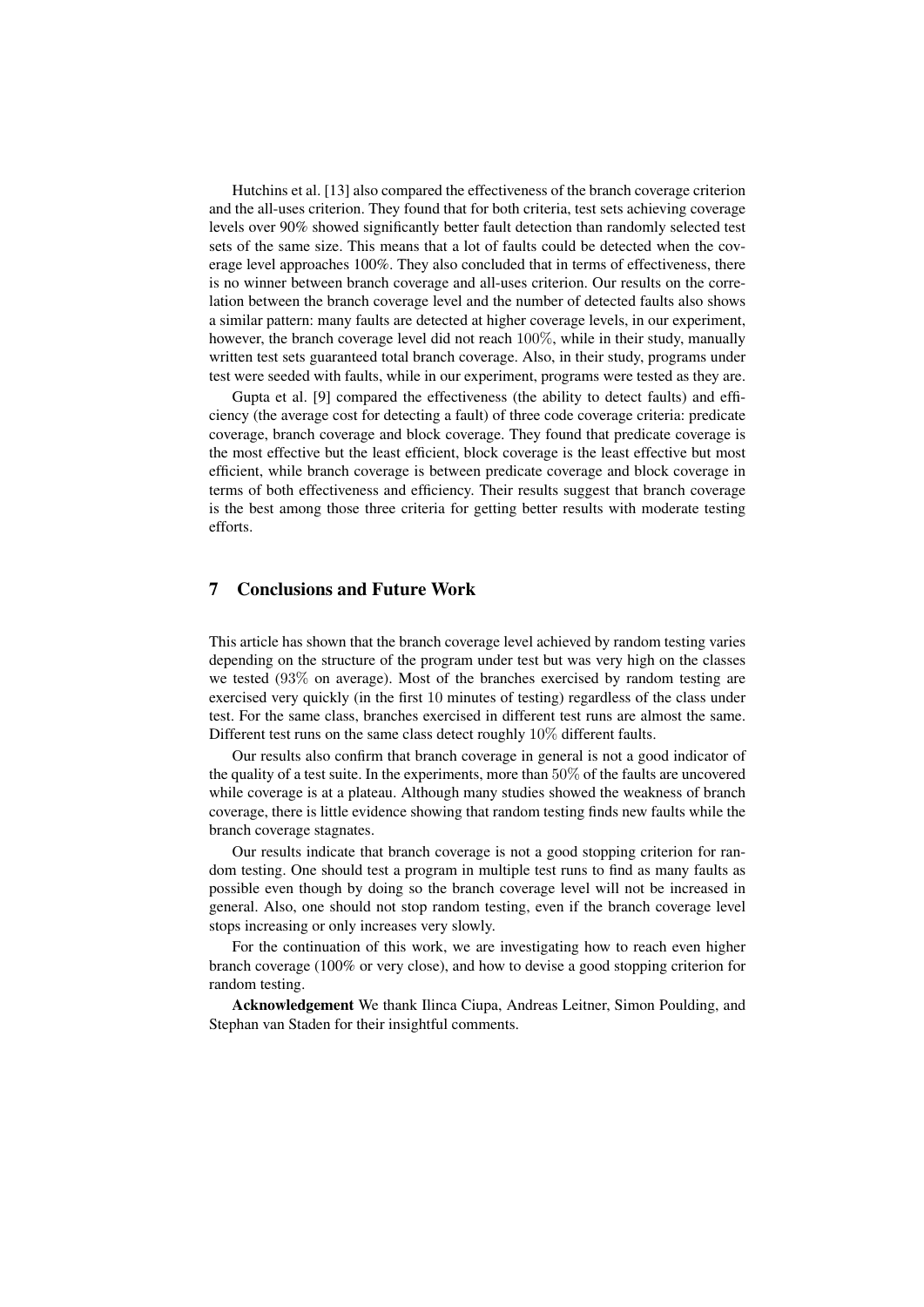# References

- 1. EiffelBase. Eiffel Software. http://www.eiffel.com/libraries/base.html.
- 2. EiffelStudio. Eiffel Software. http://www.eiffel.com/.
- 3. A. Arcuri, M. Iqbal, and L. Briand. Formal analysis of the effectiveness and predictability of random testing. In *Proceedings of the 19th international symposium on Software testing and analysis*, pages 219–230. ACM, 2010.
- 4. I. Ciupa, A. Leitner, M. Oriol, and B. Meyer. Experimental assessment of random testing for object-oriented software. In *Proceedings of the International Symposium on Software Testing and Analysis 2007 (ISSTA'07)*, pages 84–94, 2007.
- 5. I. Ciupa, A. Pretschner, A. Leitner, M. Oriol, and B. Meyer. On the predictability of random tests for object-oriented software. In *First International Conference on Software Testing, Verification, and Validation 2008 (ICST'08)*, pages 72–81.
- 6. European Cooperation for Space Coordination. *Space product assurance Software product assurance, ECSS-Q-ST-80C*. ESA Requirements and Standards Division, 2009.
- 7. P. Frankl and S. Weiss. An experimental comparison of the effectiveness of branch testing and data flow testing. *Software Engineering, IEEE Transactions on*, 19(8):774–787, Aug 1993.
- 8. J. B. Goodenough and S. L. Gerhart. Toward a theory of test data selection. *IEEE Trans. Software Eng.*, 1(2):156–173, 1975.
- 9. A. Gupta and P. Jalote. An approach for experimentally evaluating effectiveness and efficiency of coverage criteria for software testing. *Int. J. Softw. Tools Technol. Transf.*, 10(2):145–160, 2008.
- 10. D. Hamlet. When only random testing will do. In *RT '06: Proceedings of the 1st international workshop on Random testing*, pages 1–9, New York, NY, USA, 2006. ACM.
- 11. R. Hamlet. Random testing. In *Encyclopedia of Software Engineering*, pages 970–978. Wiley, 1994.
- 12. R. W. Hamming. Error detecting and error correcting codes. *The Bell System Technical Journal*, 26(2):147–160, 1950.
- 13. M. Hutchins, H. Foster, T. Goradia, and T. Ostrand. Experiments of the effectiveness of dataflow- and controlflow-based test adequacy criteria. In *ICSE '94: Proceedings of the 16th international conference on Software engineering*, pages 191–200, Los Alamitos, CA, USA, 1994. IEEE Computer Society Press.
- 14. A. Leitner, M. Oriol, A. Zeller, I. Ciupa, and B. Meyer. Efficient unit test case minimization. In *Proceedings of the 22nd IEEE/ACM International Conference on Automated Software Engineering (ASE'07)*, pages 417–420, 2007.
- 15. G. J. Myers. *The Art of Software Testing, 2nd edition*. John Wiley and Sons, 2004.
- 16. S. Ntafos. On random and partition testing. In *ISSTA '98: Proceedings of the 1998 ACM SIG-SOFT international symposium on Software testing and analysis*, pages 42–48, New York, NY, USA, 1998. ACM.
- 17. E. Weyuker and B. Jeng. Analyzing partition testing strategies. *IEEE Transactions on Software Engineering*, 17(7):703–711, 1991.
- 18. Q. Yang, J. J. Li, and D. Weiss. A survey of coverage based testing tools. In *AST '06:* Proceedings of the 2006 international workshop on Automation of software test, pages 99-103, New York, NY, USA, 2006. ACM.
- 19. H. Zhu, P. A. V. Hall, and J. H. R. May. Software unit test coverage and adequacy. *ACM Comput. Surv.*, 29(4):366–427, 1997.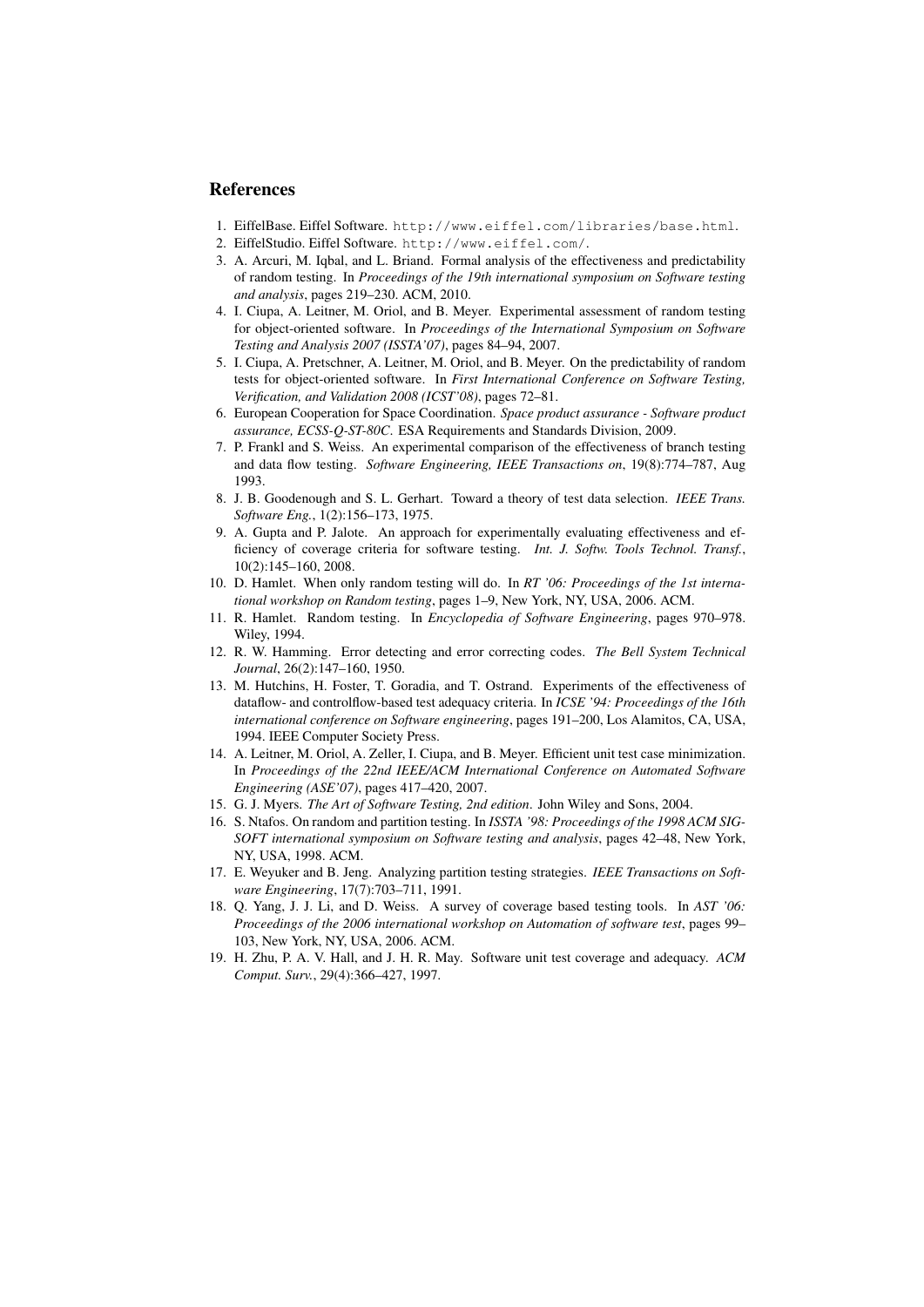

Fig. 8. Median of the branch coverage level and median of the normalized number of faults for each class over time